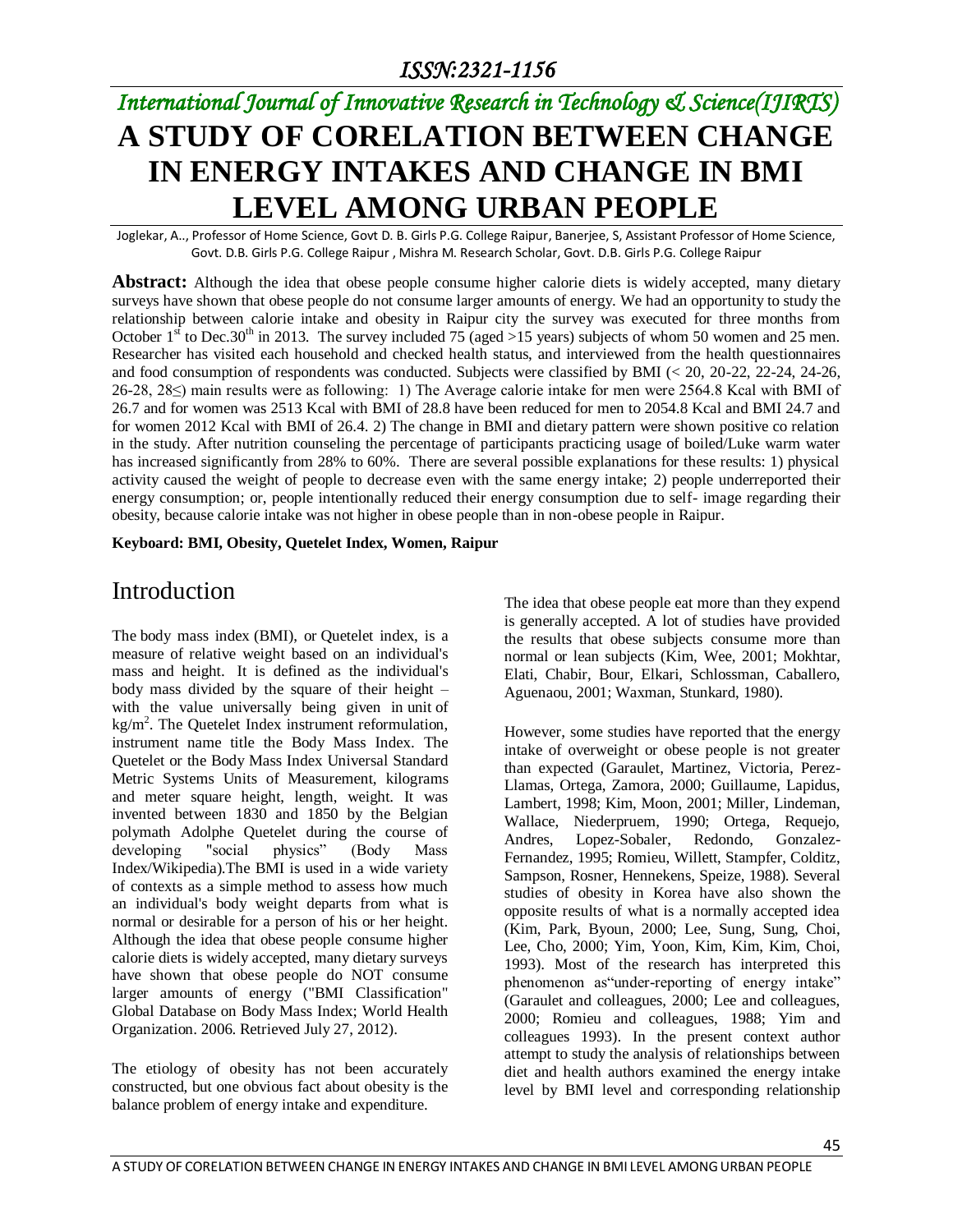# *International Journal of Innovative Research in Technology & Science(IJIRTS)*

between change in BMI to change in energy consumption.

# Materials & Methods

#### 1<sup>st</sup> Phase Survey

The study was conducted in two parts. In first phase the study looked at the use and consumption of leafy vegetables with understanding of dietary patterns. The Study was conducted at Raipur, capital of Chhattisgarh State. Total Period of study carried out from June 2013 to November 2013. People of Raipur city both men and women have been interviewed with the help of pre-defined questionnaire. The consent has been received from the respondent before the interview and they have given the freedom to answer the all /relevant questions. In order to overcome the biasness the city has been divided into 05 zone such as North, South East, West and Central zone. The respondents have been selected randomly from these zones. The 05 men and 10 women from each zone have been selected for the study. The measurements were taken with measuring tape and measured for their height (cms), weight (kgs) and waist circumference (cms). A digital scale BEURER was used to measure subject's weight in kilograms to the accuracy of 100gm. Height was measured barefoot and waist circumference (WC) was ascertained by tape measure Waist circumference was assessed in the standing position, midway between the highest point of the iliac crest and the lowest point of the costal margin in the mid-axillary line. Overall adiposity was assessed by Body Mass Index (BMI). The BMI was calculated as weight in kilograms divided by height in meters squared.

#### 2<sup>nd</sup> Phase Diet Counseling

Consent was procured from the subjects and counseling was provided on diet, physical activity and behavioural modifications. Booklets "Lifestyle Modifications" and "Indian Food Items and their Calories" were provided which contain guidelines for selection of food items (low calorie, low fat alternatives, and food exchange list), guidelines for physical activity and behavior change, both in English and Hindi. Motivation to lose weight was also rendered by playing videos regarding obesity and its complications like diabetes; hypertension etc. Respondents were advised not to take more than three meals per day and 1-2 snacks per day. Also, they were asked to take the normal food as prepared for the rest of the family members and were informed

to avoid high caloric food items. Regarding exercise, they were asked to walk briskly at least 30 minutes a day; Subjects were also recommended to consult a dietician and fitness instructor for effective weight reduction. They were asked to follow this for three months and their diet and exercise patterns were reviewed at least once in a month. The weight, BMI and WC were measured again during their monthly visit. Based on the outcome of weight reduction, further counseling was provided.

## Data collection

The data were collected by interviewing the subjects in person. Demographic details and other information related to subject, complaints, past medical and medication history etc. were also collected by using specially designed schedule. Dietary data was obtained by 03 day recall method.

# Data Analysis

Results were expressed in the mean and average of the available data information has been taken for comparison of average daily energy level, BMI level and waist hips ratio level. Pearson"s correlation coefficients were calculated for BMI with age, height, weight and body fat per cent and their significance for linearity was tested using F-test.

#### Results

The Body Mass Index (BMI) measures the weight status of your body in relation to the fat. It is a simple tool that helps to figure out the amount of excess body fat and the associated risks of carrying this extra weight. It can be applied to both men and women. It is advisable to use 'Body Mass Index' along with "Waist to Hip Ratio" to get a complete picture of your weight status. The Present study was conducted on 75 people of Raipur city of whom 66.66% were women and 33.33% were men, their distribution is given as below:

**Table 1: Characteristics of Subjects**

| parameter        | Men   | Women | All    |
|------------------|-------|-------|--------|
| Age (Year)       | 27.1  | 28.0  | 27.73  |
| Height (cm)      | 177.7 | 158.5 | 164.93 |
| Weight (kg)      | 84.4  | 72.3  | 76.30  |
| <b>W/H Ratio</b> | 0.91  | 0.9   | 0.87   |
| <b>BMI</b>       | 26.7  | 28.8  | 28.1   |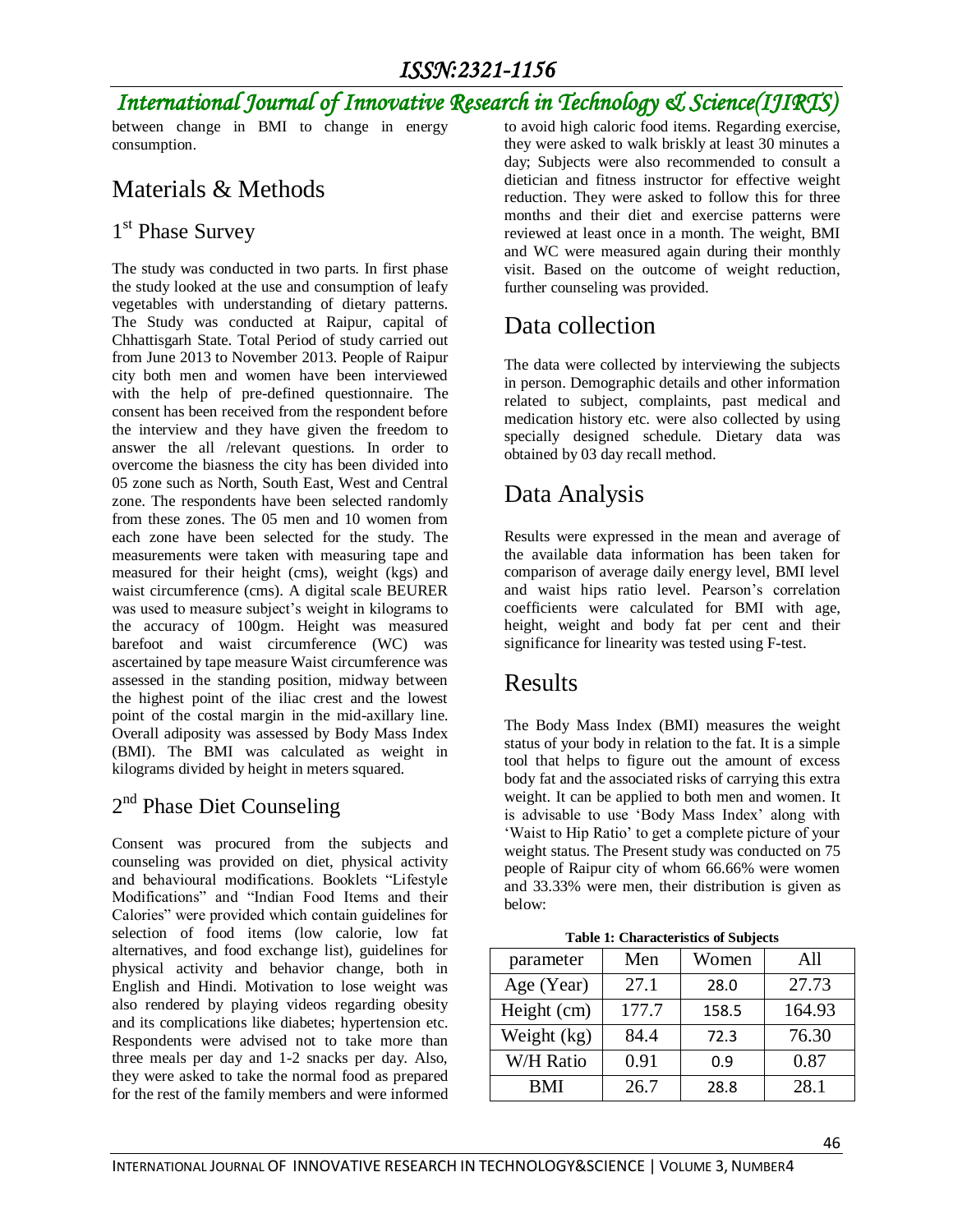#### *ISSN:2321-1156*

# *International Journal of Innovative Research in Technology & Science(IJIRTS)*

| $(kg/M^2)$ |        |        |         |
|------------|--------|--------|---------|
| Energy     | 2564.8 |        | 2530.26 |
| Intake     |        |        |         |
| (Kcal)     |        | 2513.0 |         |

The mean age of participants were for women were 28.04 years and for the men are 27.12 years. The Average daily energy intake for the men before and after the counseling was 2564.8 & 2054.58 and for the women was 2513 & 2012.98 respectively.





The mean BMI level for men and women have also shown the great variation in before and after the diet counseling as mentioned below:



Changes in the dietary pattern has resulted in the changes in BMI level of the subjects as evident from the below graph that percentage of people having Luke warm water increased from 28% to 60%.

Waist Hips ratio of men and women under study has shown a little variation in pre and post counseling measurements for the men where as in case of women this trend is very sharp as the mean ration has changed from 0.9 to 0.8.



BMI level and Calorie consumption trend: to understand the co relation between change in energy intake level and change in BMI level of subject estimation of Pearson"s coefficient of correlation has been done on the sample population. As a thumb rule in statistics it is generally accepted that the following scale can be used to estimate the effect size: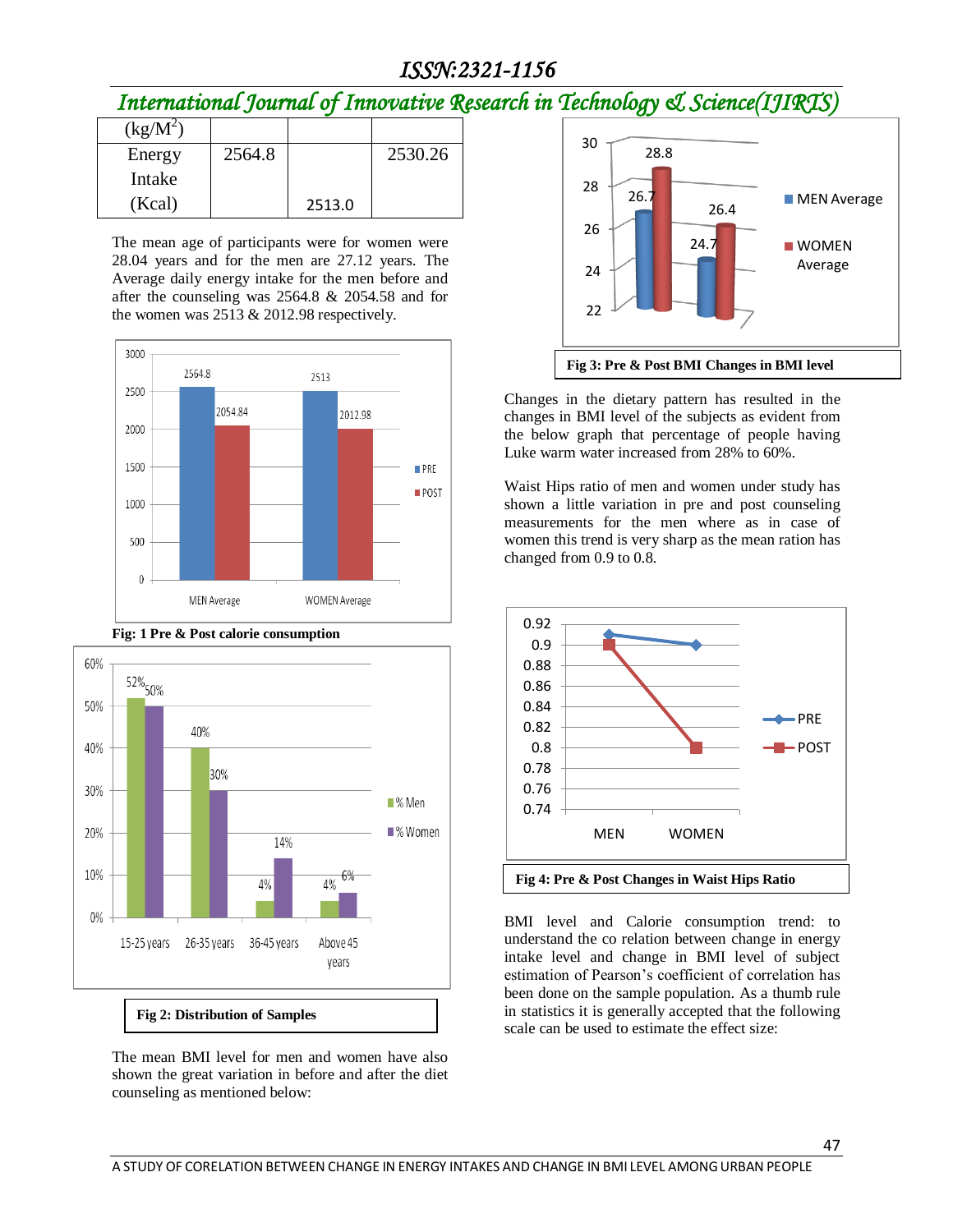# *International Journal of Innovative Research in Technology & Science(IJIRTS)*

| <b>Effect Size</b> | Value of Pearson's Coefficient<br>of Correlation (r) |
|--------------------|------------------------------------------------------|
| Large              | $+/- 0.5$                                            |
| Medium             | $+/-0.3$                                             |
| Small              | $+/-0.1$                                             |

**Table 2: Corelation Matrices**

It has been observed in the study that the BMI has the positive co relation with the change in daily energy intake of respondents. The correlation is said to be higher when the value of Pearson"s coefficient of correlation is more than 0.5. As in our case the value of correlation is 0.53.

## DISCUSSION

Obesity has been thought to be caused by high energy intake and less energy expenditure (Garrow, 1988; Jequier, Tappy, 1999). Many studies have reported that the high fat intake or high proportion of energy from fat is associated with obesity (Alfieri, Pomerleau, Grace, 1997; Bray, Popkin, 1998; Guillaume and colleagues 1998; Mohktar and colleagues, 2001; Nguyen, Larson, Johnson, Goran, 1996; Ortega and colleagues, 1995; Romieu and colleagues, 1988). In industrial countries, calorie intake from fat is 40% or more of the total energy intake and obesity prevalence is very high (Jequier, Tappy, 1999; WHO, 2001). Although it appears that obese subjects consume high fat diets, Jequier has commented that fat is not a major cause for the development of obesity (WHO, 2001).

High energy intake was not sufficient to explain obesity. Furthermore, it is difficult to explain why all the groups with different BMI should take same amount of calories. There are some biological constraints which make body energy balance constant, and increased weight is balanced out by reduced activities. In support of this view, Guillaume and colleagues (1998) suggested that the positive energy balance causing obesity is due mainly to a low energy output.

However, it is also possible that a condition which causes less energy production, such as lowered mitochondrial function, as suggested by Lee (2001), causes obesity. This view is supported by Saltzman and Roberts (1995), who summarized in their review that in individuals who are genetically susceptible to weight gain, reduced energy expenditure for resting metabolism and/or physical activity appears to occur in response to underlying metabolic mechanisms that create a drive for surplus energy.

In this study, subjects who had higher BMI showed lower fat intake and a lower proportion of energy from fat. Rather than fat intake, alcohol consumption was related to obesity.

| <b>Parameters</b> | <b>Change</b><br>in<br>Calorie | <b>Change</b> in<br><b>BMI</b> |
|-------------------|--------------------------------|--------------------------------|
| Change in Calorie |                                |                                |
| Change in BMI     | 0.53                           |                                |

**Table 3: Correlation Between BMI and Calorire**

There might be several possible explanations for our results. First, reduced physical activity may increase the weight of obese people even at the same energy intake. Kuboonchoo (2001) has suggested that the increase in obesity is the result of reduced physical activity, and other studies have reported the obese tend to be less physically active (Miller and colleagues, 1990; Garaulet and colleagues, 2000; Romieu and colleagues, 1988; Waxman, Stunkard, 1980). This relationship sufficiently explains the weak inverse relation between body size and caloric intake that has been observed in most epidemiologic studies (Willett, 1998).

In this study, it is hard to say if there is a correlation between BMI and exercise. But exercising subjects (1-5 times a week) had higher energy consumption than subjects with no exercise or every day exercise. More investigation is needed about exercise, BMI, and energy intake.

A second possible explanation may be underreporting of information. Several studies have reported the confirmed underreporting of energy intake in obese subjects (Lichtman, Pisarska, Berman, Pestone, Dowling, Offenbacher, Weisel, Heshka, Mattews, Heymsfield, 1992; Zhang, Temme, Sasaki, Kesteloot, 2000). And some reports have argued that the prevalence of underreporting and the degree of underreporting of energy intake were increased with increasing BMI (Gnardellis, Boulou, Tricholpoulou, 1998; Zhang and colleagues, 2000).